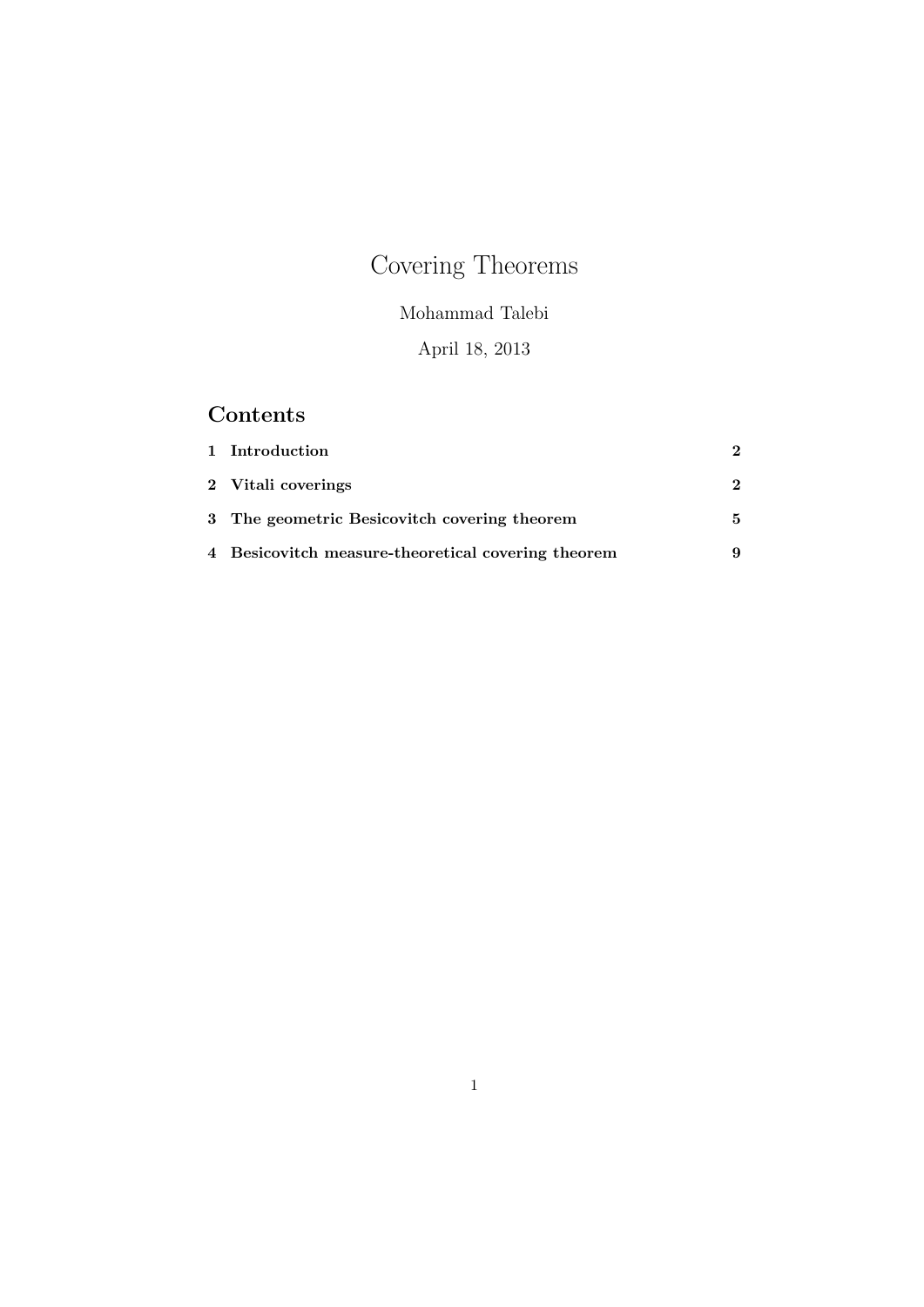#### 1 Introduction

We are going to present three types of covering theorems. First we discuss Vitali covering Theorem. The theorem states that it is possible to cover, up to a lebesgue-negligible set, a given subset E of  $\mathbb{R}^d$  by a disjoint family extracted from a Vitali covering of E.

In third section we define a Besicovitch covering, that is a cover of a subset  $E$ of the Euclidean space  $\mathbb{R}^d$  by closed balls such that each point of E is the center of some ball in the cover. Then we prove geometric Besicovitch Theorem that asserts there exists a collection  ${B_n}$  of Besicovitch covering of E that covers E and a constant  $c_N$  depending only on the Dimension d such that the balls  ${B_n}$ can be organized into at most  $c_N$  subcollections, in such a way that the balls in each subcollection are disjoint.

In the last section we introduce another type of Besicovitch covering and with the help of geometric Besicovitch theorem we prove measure theoretical Besicovitch theorem for any Radon measure and outer measure associated with it.

## 2 Vitali coverings

Let  $\{X, \mathcal{A}, \mu\}$  be  $\mathbb{R}^N$  endowed with Lebesgure measure, and let  $\mathcal F$  denote a family of closed, nontrivial cubes in  $\mathbb{R}^N$ .

**Definition.** We say that F is a **fine Vitali covering** for a set  $E \subset \mathbb{R}^N$  if for every  $x \in E$  and every  $\epsilon > 0$ , there exists a cube  $Q \in \mathcal{F}$  such that  $x \in Q$  and diam  $Q < \epsilon$ .

Example. The collection of N-dimensional closed diadic cubes of diameter not exceeding some given positive number is a fine Vitali covering for any set  $E \subset$  $\mathbb{R}^N$  .

**Theorem** (Vitali). Let E be a bounded, Lebesgue-measurable set in  $\mathbb{R}^N$ , and let F be a fine Vitali covering for E. There exists a countable collection  $\{Q_n\}$ of cubes  $Q_n \in \mathcal{F}$  with pairwise-disjoint interior such that

$$
\mu\left(E - \bigcup Q_n\right) = 0.\tag{1}
$$

*Proof.* Without loss of generality, we may assume that  $E$  and the cubes making up the family  $\mathcal F$  are all included in some larger cube Q. Label by  $\mathcal F_0$  the family  $\mathcal{F}$ , and out of  $\mathcal{F}_0$  select a cube  $Q_0$ . If  $Q_0$  covers E, then the theorem is proven. Otherwise, introduce the family of cubes

$$
\mathcal{F}_1 \equiv \left\{ Q \in \mathcal{F}_0 : \mathring{Q} \bigcap \mathring{Q}_0 = \emptyset \right\}.
$$

If  $Q_0$  does not cover E, such a family is nonempty. (That follows from closeness of  $Q_0$ ), also introduce the number

$$
d_1 = \sup\{\text{diam}\, Q : Q \in \mathcal{F}_1\}.
$$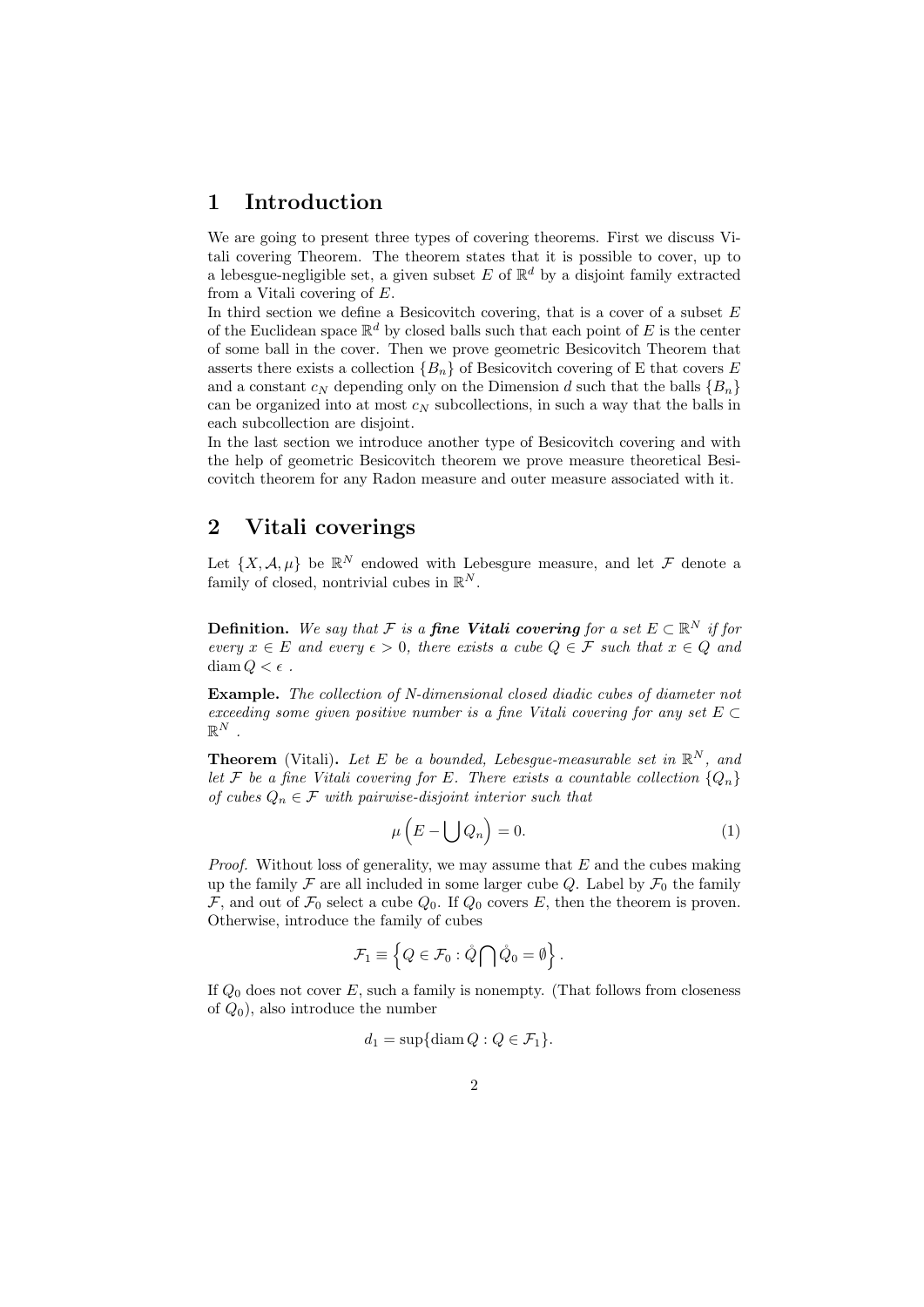Then out of  $\mathcal{F}_1$  select a cube  $Q_1$  whose diameter is larger than  $\frac{1}{2}d_1$ . If  $Q_0 \cup Q_1$ covers  $E$ , then the theorem is proven. Otherwise, introduce the family of cubes

$$
\mathcal{F}_2 \equiv \left\{ Q \in \mathcal{F}_1 : \mathring{Q} \cap \mathring{Q}_1 = \emptyset \right\},\
$$

and the number

$$
d_2 = \sup\{\mathrm{diam}\, Q : Q \in \mathcal{F}_2\}.
$$

Then out of  $\mathcal{F}_2$  select a cub  $Q_2$  whose diameter is larger than  $\frac{1}{2}d_1$ . Proceeding in this fashion, we inductively define families  $\{\mathcal{F}_n\}$ , positive numbers  $\{d_n\}$ , and cubes  $\{Q_n\}$  by the recursive procedure

$$
\mathcal{F}_n \equiv \Big\{ Q \in \mathcal{F}_{n-1} : \mathring{Q} \cap \mathring{Q}_{n-1} = \emptyset \Big\},\,
$$
  

$$
d_n = \sup \{ \text{diam } Q : Q \in \mathcal{F}_n \},\,
$$

 $Q_n = A$  cub select out of  $\mathcal{F}_n$  such that diam  $Q_n > \frac{1}{2}d_n$ . The cubes  $\{Q_n\}$  have pairwise-disjoint interior, and they are all included in some larger cube Q. Therefore,

$$
\sum_{n=1}^{\infty} \left( \frac{\text{diam } Q_n}{\sqrt{N}} \right)^N = \sum_{n=1}^{\infty} \mu(Q_n) \le \mu(Q) < \infty. \tag{2}
$$

The convergence of this series implies that  $\lim_{n \to \infty} Q_n = 0$ . To prove (1), we argue by contradiction. Assume that

$$
\mu\left(E - \bigcup Q_n\right) \ge 2\epsilon \qquad \text{for some } \epsilon > 0. \tag{3}
$$

First, for each  $Q_n$ , we construct a larger cube  $Q'_n$  of diameter

$$
\operatorname{diam} Q'_n = (4\sqrt{N} + 1)\operatorname{diam} Q_n,\tag{4}
$$

with the same center as  $Q_n$  and faces parallel to the faces of  $Q_n$ . By the convergence of the series in (2), there exists some  $n_{\epsilon} \in \mathbb{N}$ , such that

$$
\mu\left(\bigcup_{n=n_{\epsilon}+1}^{\infty} Q'_n\right) \le \sum_{n=n_{\epsilon}+1}^{\infty} \mu(Q'_n) \le \epsilon.
$$
\n(5)

Using this inequality and (3), we estimate

$$
\mu\left(\left(E-\bigcup_{n=1}^{n_{\epsilon}} Q_{n}\right)-\bigcup_{n=n_{\epsilon}+1}^{\infty} Q_{n}^{'}\right)\geq \mu\left(E-\bigcup_{n=1}^{n_{\epsilon}} Q_{n}\right)-\mu\left(\bigcup_{n=n_{\epsilon}+1}^{\infty} Q_{n}^{'}\right)\geq \epsilon.
$$
 (6)

This implies that there exists an element

$$
x \in \left( E - \bigcup_{n=1}^{n_{\epsilon}} Q_n \right) - \bigcup_{n=n_{\epsilon}+1}^{\infty} Q'_n,
$$
\n
$$
(7)
$$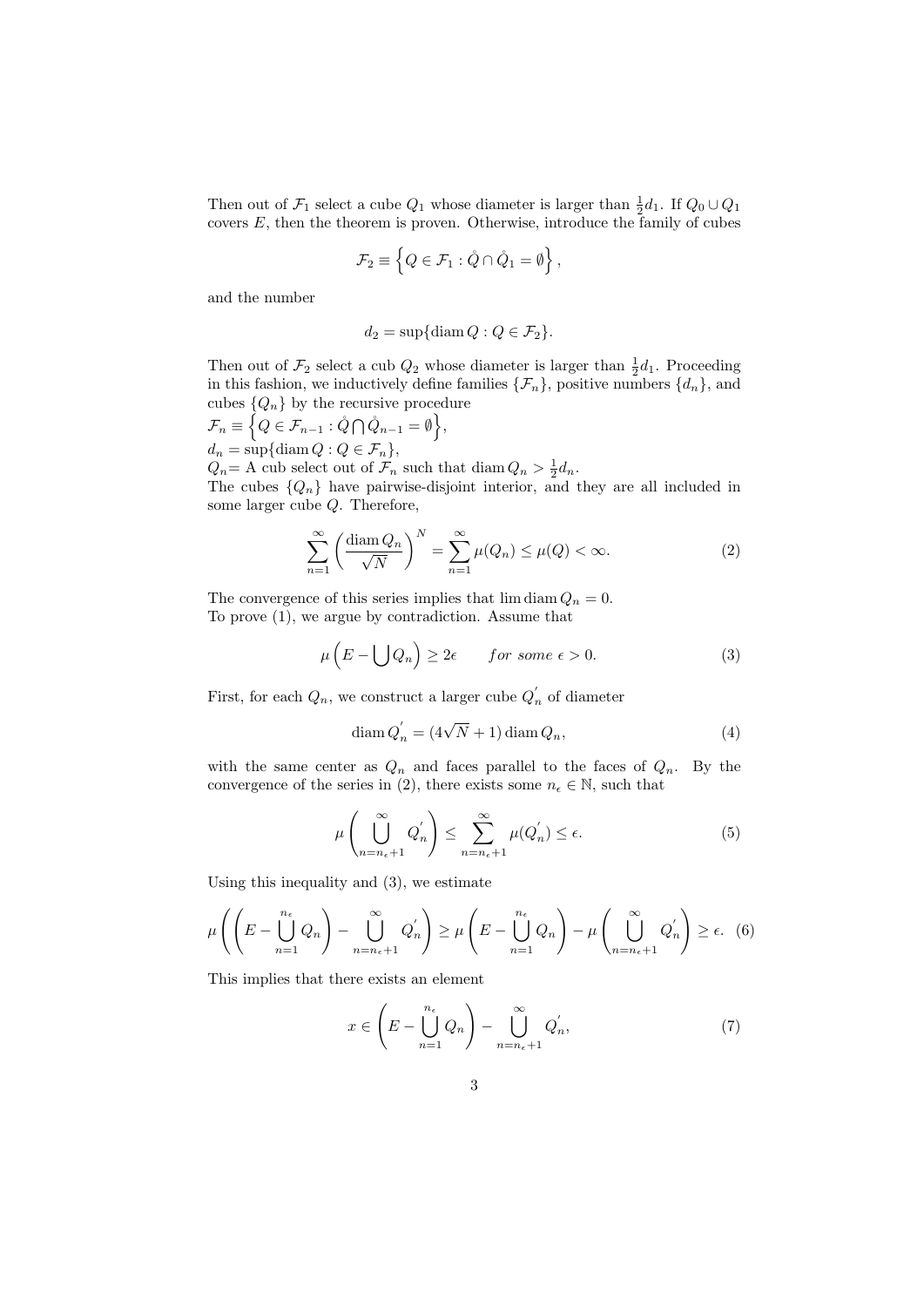such an element must have positive distance  $2\sigma$  from the union of the first  $n_e$ cubes. Indeed, such a finite union is closed and  $x$  does not belong to any of the cubes  $Q_n$ ,  $n = 1, 2, \cdots, n$ .

By the definition of a Vitali covering, given such a  $\sigma$ , there exists a cube  $Q_{\delta} \in \mathcal{F}$ of positive diameter  $0 < \delta \leq \sigma$  that covers x. By construction,  $Q_{\delta}$  does not intersect the interior of any of the first  $n$  cubes  $Q_n$ ;

$$
Q_{\delta} \cap \mathring{Q}_n = \emptyset \qquad n = 1, 2, \cdots, n_{\epsilon}.
$$

It follows that  $Q_{\delta}$  belongs to the family  $\mathcal{F}_{n_{\epsilon}+1}$ . Next we claim that

$$
Q_{\delta} \cap \mathring{Q}_n \neq \emptyset
$$
 for some  $n \in \{n_{\epsilon}+1, n_{\epsilon}+2, \cdots\}.$ 

Indeed, if  $Q_{\delta}$  did not intersect the interior of any such cubes, it would belong to all the families  $\mathcal{F}_n$ . This, however, would imply that

$$
0 < \delta = \operatorname{diam} Q_{\delta} \le d_n \to 0 \qquad \text{as } n \to \infty.
$$

Let  $m \geq (n_{\epsilon} + 1)$  be the smallest positive integer for which  $Q_{\delta} \cap \mathring{Q}_m \neq \emptyset$ . Then

$$
Q_{\delta} \notin \mathcal{F}_{m+1}, \qquad Q_{\delta} \in \mathcal{F}_m, \qquad \delta \leq d_m.
$$

By the selection  $(7)$ , the element x does not belong to  $Q'_m$ . Therefore, the intersection  $Q_{\delta} \cap Q_{m}$  can be nonempty only if the diameter of  $Q_{\delta}$  is larger than the difference of edges of  $Q_m$  and  $Q_m$ , by Pythagoras that is equal to, 1  $\frac{1}{2\sqrt{N}}(\text{diam }Q_m)$  – diam  $Q_m$ ). Hence

$$
\delta = \text{diam}\, Q_{\delta} > \frac{1}{2\sqrt{N}}(\text{diam}\, Q_m' - \text{diam}\, Q_m).
$$

From this and (4), we find the contradiction  $d_m \geq \delta > d_m$ .

**Remark.** The theorem does not claims that  $\bigcup Q_n$  covers E. Rather,  $\bigcup Q_n$ covers E in a measure-theoretical sense. However, the proof shows that  $E \subset$  $\bigcup Q_n^{'}$  where  $Q_n^{'}$  are the cubes congruent to  $Q_n$  and with the double edge. Because in each step diam  $Q_n > \frac{1}{2}d_n$  and  $d_n$  goes to zero, as n goes to infinity. Therfore when we double the Edge of  $Q_n$  we can cover each  $x \in E$ .

 $\Box$ 

**Remark.** The proof relies on the structure of the Lebesgue measure in  $\mathbb{R}^N$  and would not hold for a general Radon measure (A Borel measure that is finite on compact subsets) in  $\mathbb{R}^N$ .

**Corollary.** Let E be a bounded, Lebesgue-measurable set in  $\mathbb{R}^N$ , and let F be a fine Vitali covering for E. For every  $\epsilon > 0$ , there exists a finite collection of cubes

$$
\mathcal{F}_{\epsilon} \equiv \{Q_1, Q_2, \cdots, Q_{n_{\epsilon}}\} \quad (Q_n \in \mathcal{F}),
$$

with pairwise-disjoint interior such that

$$
\sum \mu(Q_n) - \epsilon \le \mu(E) \le \mu\left(\bigcup_{n=1}^{n_{\epsilon}} E\bigcap Q_n\right) + \epsilon. \tag{8}
$$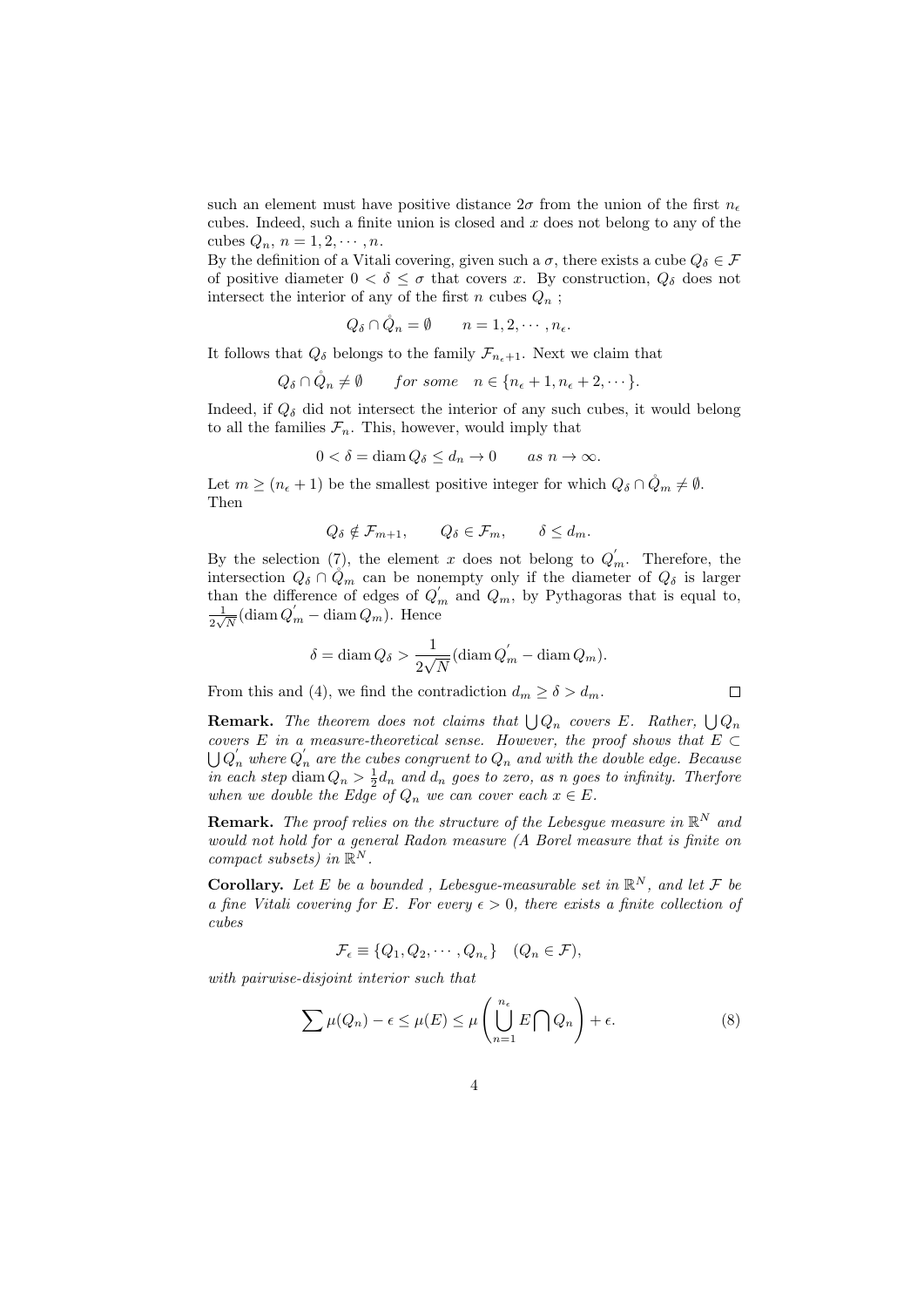*Proof.* Having fixed  $\epsilon > 0$ , let  $E_{0,\epsilon}$  be an open set containig E and satisfying  $\mu(E_{0,\epsilon}) \leq \mu(E) + \epsilon$ . Introduce the subfamily

 $\mathcal{F}_{\epsilon} \equiv \{the \ collection \ of \ the \ cubes \ out \ of \ \mathcal{F} \ that \ are \ contained \ in \ E_{0,\epsilon} \},\$ 

and out of  $\mathcal{F}_{\epsilon}$  select a countable collection of closed cubes  $\{Q_n\}$  with pairwisedisjoint interior satisfying (1). By construction

$$
\sum_{n \in \mathbb{N}} \mu(Q_n) \le \mu(E_{0,\epsilon}) \le \mu(E) + \epsilon.
$$
\n(9)

This, in turn, implies that there exists a positive integer  $n_{\epsilon}$  such that

$$
\sum_{n_{\epsilon}+1}^{\infty} \mu(Q_n) \leq \epsilon.
$$

From this and (1),

$$
\mu(E) = \mu\left(\bigcup_{n \in \mathbb{N}} (E \cap Q_n)\right) \le \mu\left(\bigcup_{n=1}^{n_{\epsilon}} E \cap Q_n\right) + \epsilon \tag{10}
$$

The corollary follows from  $(9)$ ,  $(10)$ .

$$
\Box
$$

#### 3 The geometric Besicovitch covering theorem

**Definition.** Let E be a subset of  $\mathbb{R}^N$ . A collection F of nontrivial closed balls in  $\mathbb{R}^N$  is a **Besicovitch covering for** E, if each  $x \in E$  is the center of a nontrivial ball  $B(x)$  belonging to  $\mathcal{F}.$ 

**Theorem** (Besicovitch). Let E be a bounded subset of  $\mathbb{R}^N$  and let F be a Besicovitch covering for E. There exist a countable collection  $\{x_n\}$  of points in E and a corresponding collection of balls  ${B_n}$  in F,

$$
B_n = B_{\rho_n}(x_n) \quad balls \text{ centered at } x_n \text{ and radius } \rho_n,
$$
 (11)

such that  $E \subset \bigcup B_n$ . Moreover, there exists a positive  $c_N$  depending only upon the dimension N and independent of E and the covering  $\mathcal F$  such that the balls  ${B_n}$  can be organized into at most  $c_N$  subcollections, in such a way that the balls  ${B_{n_i}}$  of each subcollection  $B_i$  are disjoint.

Remark. The theorem continues to hold, if the balls making up the Besicovitch covering  $\mathcal F$  are replaced by cubes with faces parallel to the coordinate planes.

*Proof.* Since  $E$  is bounded, we may assume that  $E$  and the balls making up the family  $\mathcal F$  are all included in some large ball  $B_0$  centered at the origin. Set  $\mathcal{E}_1 = \mathcal{E}$  and

 $\mathcal{F}_1 = \{the \; collection \; of \; balls \; B(x) \in \mathcal{F} \; whose \; center \; is \; in \; E_1\},\$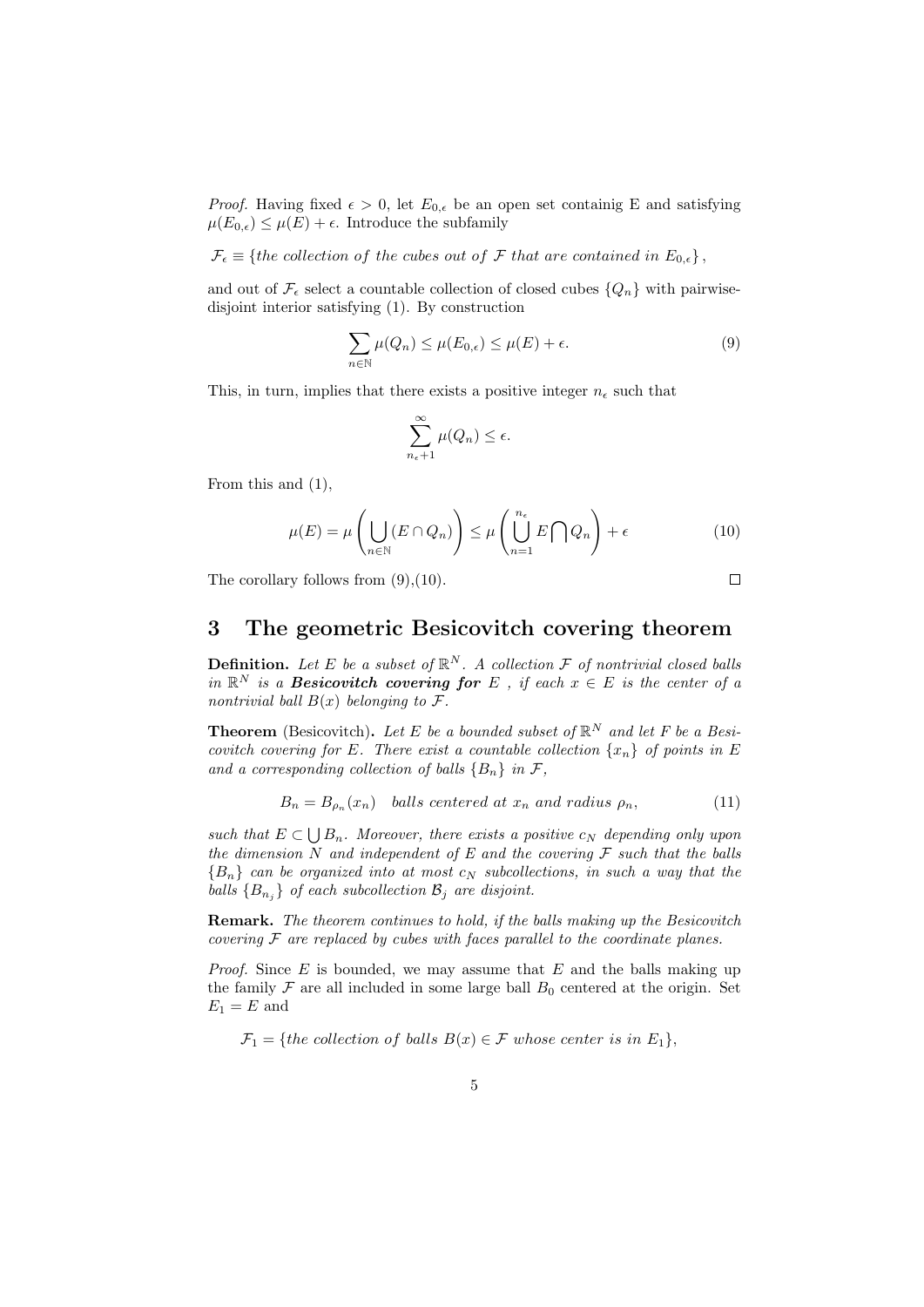$r_1 = \sup\{radians\ of\ the\ balls\ in\ \mathcal{F}_1\}.$ 

Select  $x_1 \in E_1$  and a ball

$$
B_1 = B_{\rho_1}(x_1) \in \mathcal{F}_1 \qquad \text{of radius } \rho_1 > \frac{3}{4}r_1.
$$

If  $E_1 \subset B_1$ , the process terminates. Otherwise, set  $E_2 = E_1 - B_1$  and

 $\mathcal{F}_2 = \{the \ collection \ of \ balls \ B(x) \in \mathcal{F} \ whose \ center \ is \ in \ E_2 \},\$  $r_2 = \sup\{radians\ of\ the\ balls\ in\ \mathcal{F}_2\}.$ 

Then Select  $x_2 \in E_2$  and a ball

$$
B_2 = B_{\rho_2}(x_2) \in \mathcal{F}_2 \qquad \text{of radius } \rho_2 > \frac{3}{4}r_2.
$$

Proceeding recursively, define countable collections of sets  $E_n$  balls  $B_n$ , families  $\mathcal{F}_n$  and positive numbers  $r_n$  by

 $E_n = E - \bigcup_{j=1}^{n-1} B_j, \qquad x_n \in E_n,$  $\mathcal{F}_n = \{the \; collection \; of \; balls \; B(x) \in \mathcal{F} \; whose \; center \; is \; in \; E_n\},\$  $r_n = \sup\{radians\ of\ the\ balls\ in\ \mathcal{F}_n\},\$  $B_n = B_{\rho_n}(x_n) \in \mathcal{F}_n$  of radius  $\rho_n > \frac{3}{4}r_n$ .

By construction, if  $m > n$ 

$$
\rho_n > \frac{3}{4} r_n \ge \frac{3}{4} r_m \ge \frac{3}{4} \rho_m. \tag{12}
$$

This implies the balls  $B_{\frac{1}{3}\rho_n}(x_n)$  are disjoint. Indeed, since  $x_m \notin B_n$ ,

$$
|x_n - x_m| > \rho_n = \frac{1}{3}\rho_n + \frac{2}{3}\rho_n \ge \frac{1}{3}\rho_n + \frac{1}{3}\rho_m.
$$
 (13)

The balls  $B_{\frac{1}{3}\rho_n}(x_n)$  are contained in  $B_0$  and are disjoint. Therefore,  $\rho_n \to 0$  as  $n \to \infty$ . The union of the balls  $\{B_n\}$  covers E. If not, select  $x \in E - \bigcup B_n$  and a nontrivial ball  $B_{\rho}(x)$  centered at x and radius  $\rho > 0$ . Such a ball exists since F is a Besicovitch covering. By construction,  $B_{\rho}(x)$  must belong to all the families  $\mathcal{F}_n$ . Therefore,  $0 < \rho \leq r_n \longrightarrow 0$ . The contadiction implies that  $E \subset \bigcup B_n$ .

The proof of last statement based on the following geometrical fact.

**Proposition.** There exists a positive integer  $c_N$  depending only on N such that for every index k, at most  $C_N$  balls out of  $\{B_1, B_2, \cdots, B_{k-1}, B_k\}$  intersect  $B_k$ .

The collection  $\mathcal{B}_i$  are constructed by regarding them initially as empty boxes to be filled with disjoint balls taken out of  ${B_n}$ . Each element of  ${B_n}$  is allocated to some of the boxes  $\mathcal{B}_j$  as follows: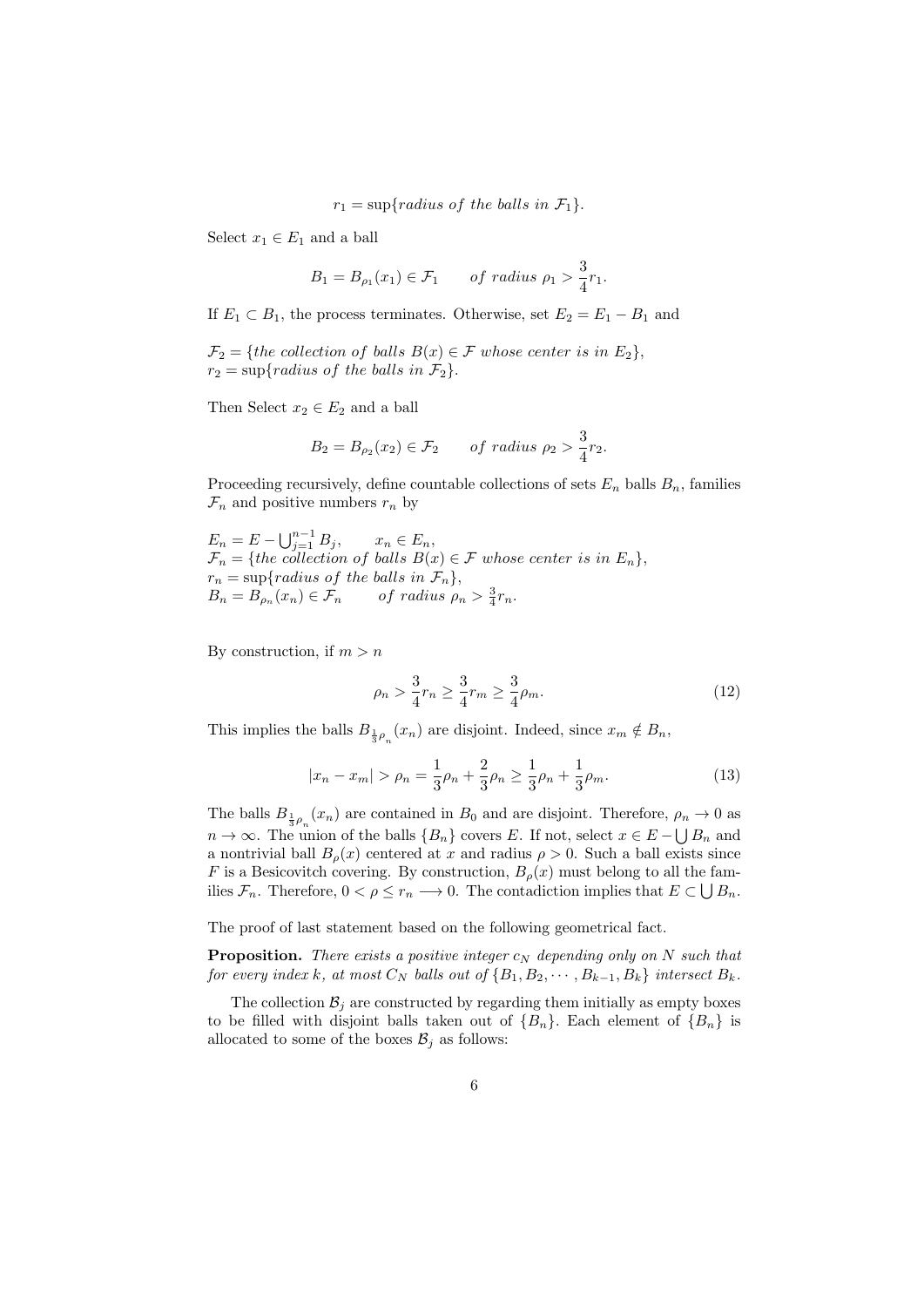First, for  $j = 1, 2, \dots, c_N$ , put  $B_j$  into  $\mathcal{B}_j$ . Next, consider the ball  $B_{c_n+1}$ . By Proposition, at least one of the first  $c_N$  balls does not intersect  $B_{c_N+1}$ , say, for example,  $B_1$ .

Then allocate  $B_{c_N+1}$  to  $\mathcal{B}_1$ .

Consider the subsequent ball  $B_{c_N+2}$ . At least two of the first  $(c_N + 1)$  balls do not intersect  $B_{c_N+1}$ . If one of the  $B_j$ ,  $(j = 2, \dots, c_N)$  say, for example,  $B_2$ , does not intersect  $B_{c_N+2}$ , allocate  $B_{c_N+2}$  to  $\mathcal{B}_2$ . If all the balls  $B_j, j = 2, \cdots, c_N$ intersect  $B_{c_N+2}$ , then  $B_1$  and  $B_{c_N+1}$  do not intersect  $B_{c_N+2}$  since at least two of the first  $(c_N + 1)$  balls do not intersect  $B_{c_N + 2}$ . Then allocate  $B_{c_N + 2}$  to  $\mathcal{B}_1$ , which now would contain three disjoint balls.

proceeding recursively, assume that all the balls

$$
B_1, \cdots, B_{c_N}, \cdots, B_{c_N+n-1} \qquad \text{for some } n \in \mathbb{N},
$$

have been allocated so that at the  $(n-1)th$  step of the process, each of the  $\mathcal{B}_j$ contains at most n disjoint balls. To allocate  $B_{c_N+n}$  observe that by Proposition, at least n of the first  $(c_N + n-1)$  balls must be disjoint from  $B_{c_N+n}$ . This implies that the element of at least one of the boxes  $\mathcal{B}_j$ ,  $(j = 1, 2, \dots, c_N)$ , are all disjoint from  $B_{c_N+n}$ . Allocate  $B_{c_N+n}$  to one such a box and proceed inductively.  $\Box$ 

proof of Proposition. Fix some positive integer k, consider those balls  $B_j$  for,  $j = 1, 2, \dots, k$ , that intersect  $B_k = B_{\rho_k}(x_k)$  and divide them into two sets:

 $\mathcal{G}_1 = \left\{ B_j = B_{\rho_j}(x_j) : j = 1, \cdots, k \text{ that intersect } B_k \text{ and } \rho_j \leq \frac{3}{4} M \rho_k \right\},\$  $\mathcal{G}_2 = \left\{ B_j = B_{\rho_j}(x_j) : j = 1, \cdots, k \text{ that intersect } B_k \text{ and } \rho_j > \frac{3}{4} M \rho_k \right\}.$ where  $M > 3$  is a positive integer to be chosen.

**Lemma.** The number of balls in  $\mathcal{G}_1$  does not exceed  $4^N(M+1)^N$ .

*Proof.* Let  $\{B_{\rho_j}(x_j)\}\$ be the collection of balls in  $\mathcal{G}_1$  and let  $\#\{\mathcal{G}_1\}$  denote their number. The balls  ${B_{\frac{1}{3}\rho_j}(x_j)}$  are disjoint and are contained in  $B_{(M+1)\rho_k}(x_k)$ . Indeed,

since  $B_i \cap B_k \neq \emptyset$ ,

$$
|x_j - x_k| \le \rho_j + \rho_k \le \left(\frac{3}{4}M + 1\right)\rho_k.
$$

Morever for any  $x \in B_{\frac{1}{3}\rho_j}(x_j)$ ,

$$
|x - x_k| \le |x - x_j| + |x_j - x_k|,
$$
  

$$
\le \frac{1}{3}\rho_j + \left(\frac{3}{4}M + 1\right)\rho_k \le (M + 1)\rho_k.
$$

From this, denoting by  $\kappa_N$  the volume of the unit ball in  $\mathbb{R}^N$ ,

$$
\sum_{j:B_j\in\mathcal{G}_1} \kappa_N \left(\frac{1}{3}\rho_j\right)^N \leq \kappa_N (M+1)^N \rho_k^N.
$$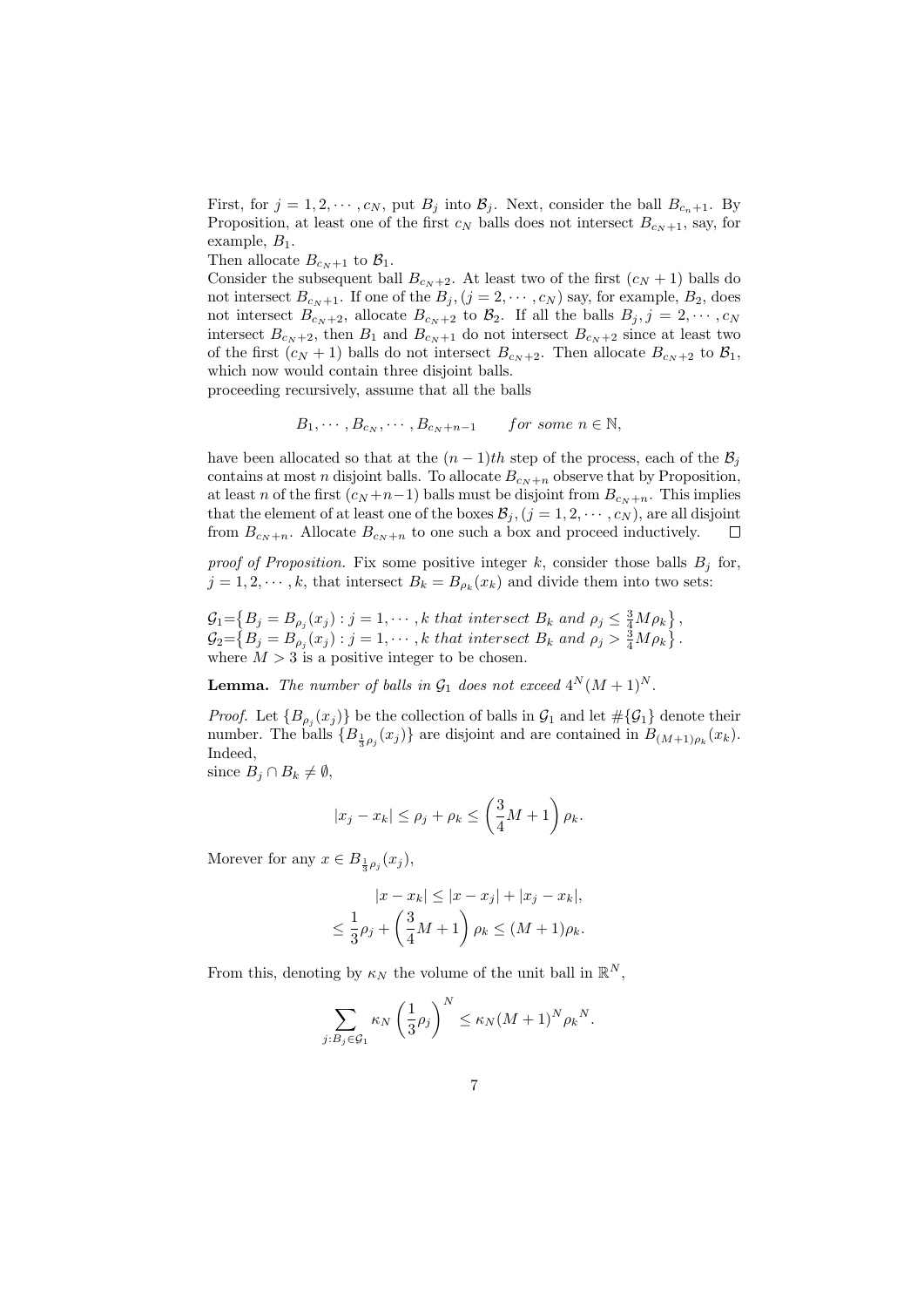Since  $j < k$ , it follows from (12) that  $\frac{1}{3}\rho_j > \frac{1}{4}\rho_k$ . Therefore,

$$
\#\{\mathcal{G}_1\}\kappa_N\left(\frac{1}{4}\rho_k\right)^N \leq \kappa_N(M+1)^N\rho_k^N.
$$

An upper estimate of the number of balls in  $\mathcal{G}_2$  is drivied by counting the number of rays originating from the center  $x_k$  of  $B_k$  to each of the centers  $x_j$  of  $B_j \in \mathcal{G}_2$ . We first establish that the angle between any two such a rays is not less than an absolute angle  $\theta_0$ . Then we estimate the number of rays originating from  $x_k$  and mutually forming an angle of at least  $\theta_0$ . Let  $B_{\rho_n}(x_n)$  and  $B_{\rho_m}(x_m)$  be any two balls in  $\mathcal{G}_2$  and set:

$$
\theta
$$
=angle between the rays from  $x_k$  to  $x_n$  and  $x_m$ .

**Lemma.** The number M can chosen so that,  $\theta > \theta_0 = \arccos \frac{5}{6}$ .

*Proof.* Assume  $n < m < k$ . By construction,  $x_m \notin B_{\rho_n}(x_n)$ ; that means:

$$
|x_n - x_m| > \rho_n. \tag{14}
$$

Also,  $x_k \notin B_{\rho_n}(x_n) \bigcup B_{\rho_m}(x_m)$ ,

$$
\rho_n < |x_n - x_k| \qquad and \qquad \rho_m < |x_m - x_k|.
$$

Since both  $B_{\rho_n}(x_n)$  and  $B_{\rho_m}(x_m)$  intersect  $B_k$  and are in  $\mathcal{G}_2$ ,

$$
\frac{3}{4}M\rho_k < \rho_n \le |x_n - x_k| \le \rho_n + \rho_k,
$$
\n
$$
\frac{3}{4}M\rho_k < \rho_m \le |x_m - x_k| \le \rho_m + \rho_k. \tag{15}
$$

The Carnot formula applied to the triangle of vertices  $x_k, x_n, x_m$  yields:

$$
\cos(\theta) = \frac{|x_n - x_k|^2 + |x_m - x_k|^2 - |x_n - x_m|^2}{2|x_n - x_k||x_m - x_k|}.
$$

Assuming  $cos(\theta) > 0$  and using 14, 15, estimate:

$$
\cos \theta \leq \frac{(\rho_n + \rho_k)^2 + (\rho_m + \rho_k)^2 - \rho_n^2}{2\rho n \rho m}
$$
  
\n
$$
\leq \frac{\rho_m^2 + 2\rho_k^2 + 2\rho_k(\rho_n + \rho_m)}{2\rho_n \rho_m}
$$
  
\n
$$
\leq \frac{1}{2} \frac{\rho_m}{\rho_n} + \frac{\rho_k}{\rho_n} \frac{\rho_k}{\rho_m} + \frac{\rho_k}{\rho_m} + \frac{\rho_k}{\rho_n}
$$
  
\n
$$
\leq \frac{1}{2} \frac{\rho_m}{\rho_n} + \left(\frac{4}{3}\right)^2 \frac{1}{M^2} + 2\frac{4}{3} \frac{1}{M}.
$$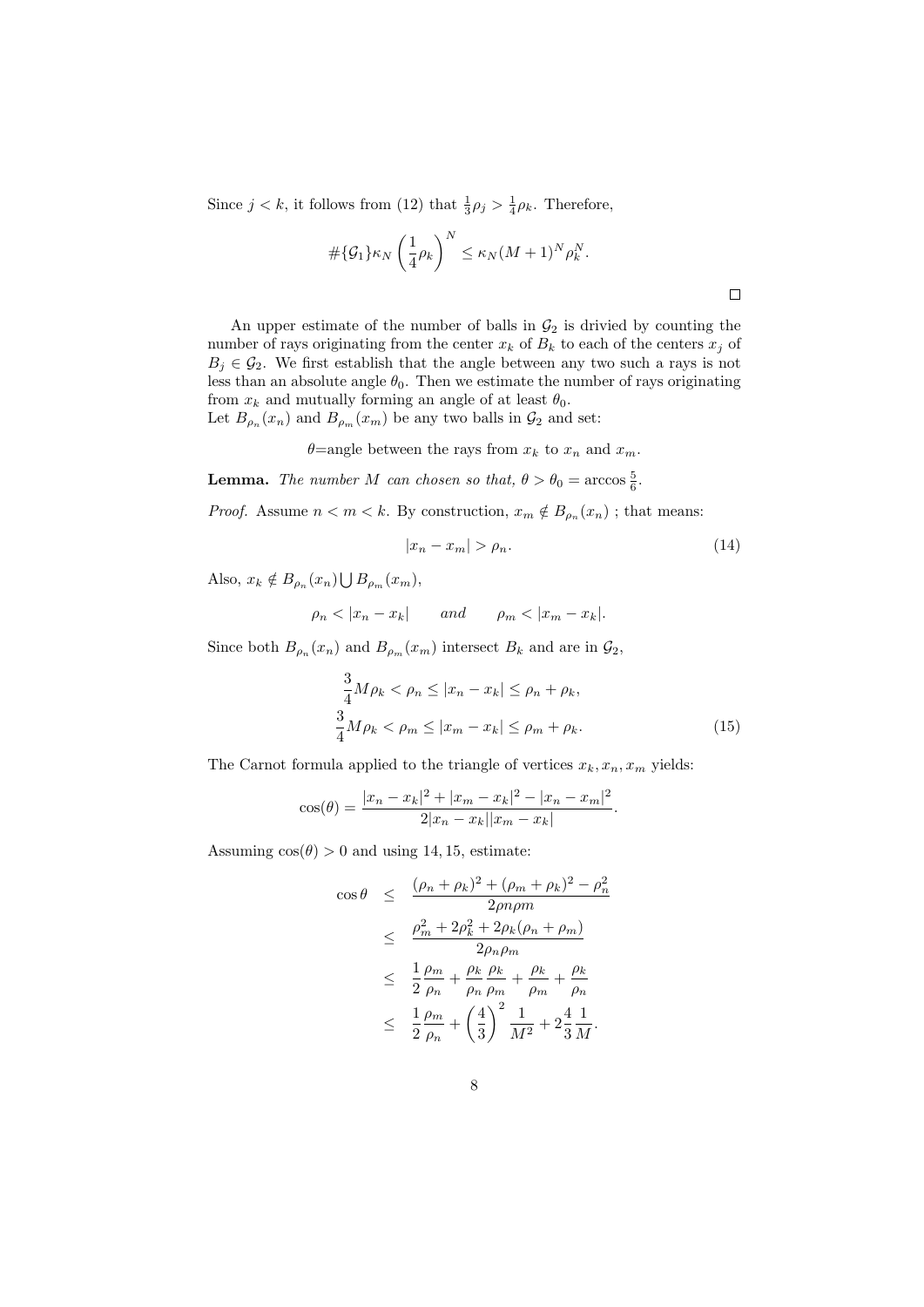Since  $m > n$ , from (12), it follows that  $\rho_n > \frac{3}{4}\rho_m$ . Therefore,

$$
\cos \theta \le \frac{2}{3} + \frac{4}{3} \frac{1}{M} \left( \frac{4}{3} \frac{1}{M} + 2 \right).
$$

Now choose M so large, that the  $\cos \theta \leq \frac{5}{6}$ .

If  $N = 2$ , the number of rays originating from the origin and mutually forming an angle  $\theta > \theta_0$  is at most  $\frac{2\pi}{\theta_0}$ .

If  $N \geq 3$ , let  $\mathcal{C}(\theta_0)$  be a circular cone in  $\mathbb{R}^N$  with vertex at the origin whose axial cross-section with a two-dimensional hyperplane forms an angle  $\frac{1}{2}\theta_0$ . Denote by  $\sigma_N(\theta_0)$  the solid angle corresponding to  $\mathcal{C}(\theta_0)^1$ . Then the number of rays originating from the origin and mutually forming an angle  $\theta > \theta_0$  is at most  $\frac{\omega_N}{\sigma_N(\theta_0)}$ .

The number  $c_N$  claimed by Proposition is estimated by:

$$
c_N = #\{\mathcal{G}_1\} + \{\mathcal{G}_2\} \le 4^N (M+1)^N + \frac{\omega_N}{\sigma_N(\theta_0)}.
$$

 $\Box$ 

# 4 Besicovitch measure-theoretical covering theorem

**Definition.** Let F denote a family of nontrivial closed balls in  $\mathbb{R}^N$ . We say that F is a fine Besicovitch covering for a set  $E \subset \mathbb{R}^N$  if for every  $x \in E$  and every  $\epsilon > 0$ , there exists a ball  $B_{\rho}(x) \in \mathcal{F}$  centered at x and of radius  $\rho < \epsilon$ .

A fine Besicovitch covering of a set  $E \subset \mathbb{R}^N$  differs from a fine Vitali covering in that each  $x \in E$  is required to be a center of a ball of arbitrary small radius.

**Theorem** (Besicovitch measure-theoretical). Let E be a bounded set in  $\mathbb{R}^N$  and let F be a fine besicovitch covering for E. Let  $\mu$  be a Radon measure <sup>2</sup> in  $\mathbb{R}^N$ and let  $\mu_e$  be the outer measure associated with it.

There exists a countable collection  ${B_n}$  of disjoint balls  $B_n \in \mathcal{F}$  such that

$$
\mu_e \left( E - \bigcup B_n \right) = 0. \tag{16}
$$

**Remark.** The set  $E$  is not required to be  $\mu$ -measurable.

**Remark.** It is not claimed here that  $E \subset \bigcup B_n$ . The collection  $\{B_n\}$  forms a measure-theoretical covering of E in the sense of  $(16)$ .

 $\Box$ 

<sup>&</sup>lt;sup>1</sup>That is, the area of the intersection of  $\mathcal{C}(\theta_0)$  with the unit sphere in  $\mathbb{R}^N$ . The area of the unit sphere in  $\mathbb{R}^N$  is denoted by  $\omega_N$ . Accordingly, the solid angle of the unit sphere is  $\omega_N$ 

<sup>&</sup>lt;sup>2</sup>a Borel measure, that is finite on compact subsets of  $\mathbb{R}^N$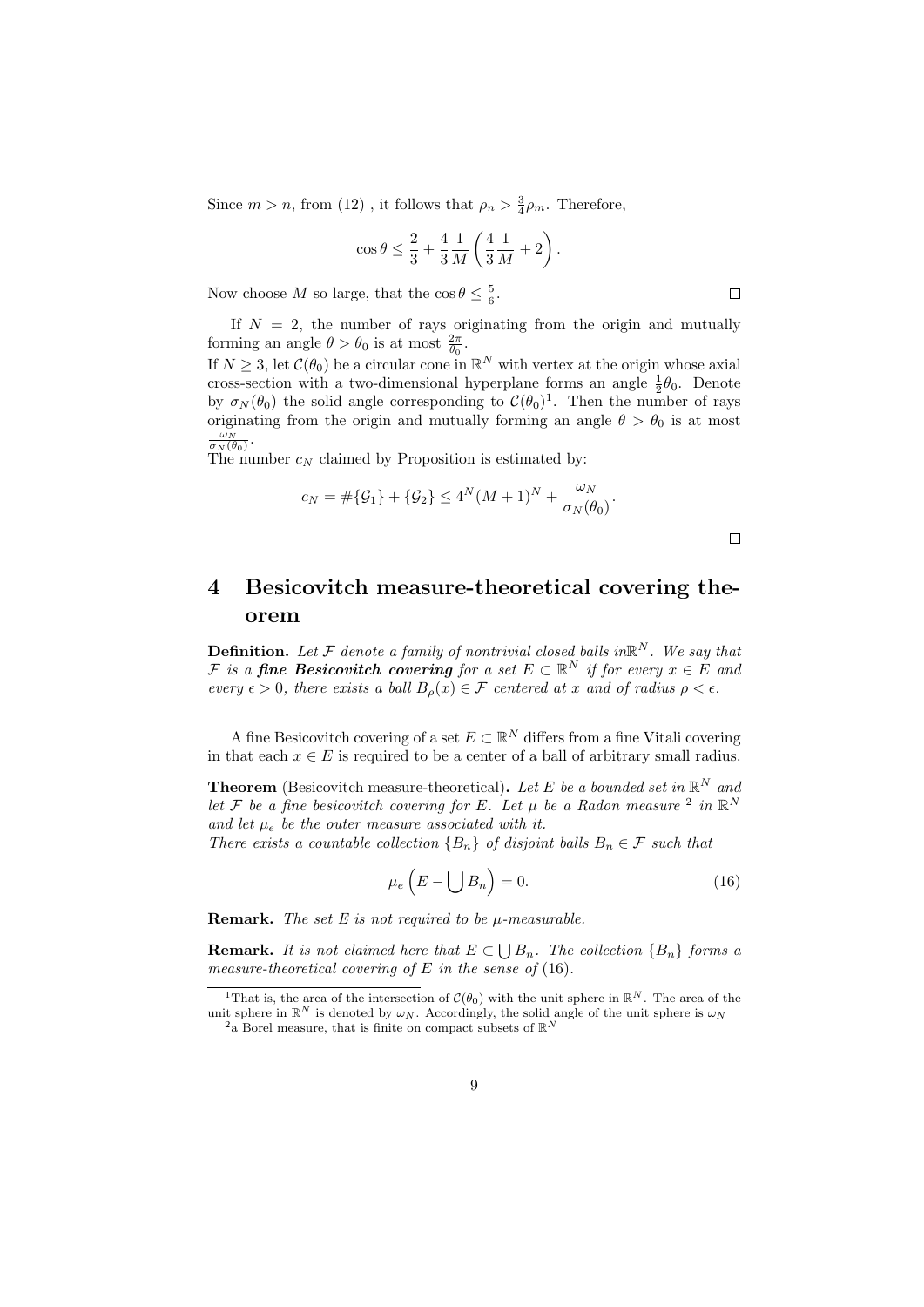*Proof.* We may assume that  $\mu_e(E) > 0$ Otherwise, the statement is trivial. Since  $E$  is bounded, we may assume that both  $E$  and all the balls making up the covering  $\mathcal F$  are contained in some larger ball  $B_0$ .

Let  $B_j, j = 1, 2, \dots, c_N$  be the subcollections of disjoint balls claimed by The Geometric Besicovitch Theorem. Since

$$
E \subset \bigcup_{j=1}^{c_N} \bigcup_{n_j=1}^{\infty} B_{n_j}
$$

it holds that

$$
\mu_e\left(E\bigcap\bigcup_{j=1}^{c_N}\bigcup_{n_j=1}^{\infty}B_{n_j}\right)=\mu_e(E)>0.
$$

Therefore, there exists some index  $j \in \{1, 2, \dots, c_N\}$  for which

$$
\mu_e\left(E\bigcap\bigcup_{n_j=1}^{\infty}B_{n_j}\right)\geq\frac{1}{c_N}\mu_e(E).
$$

Since all the balls  $B_{n_j}$  are disjoint and are all included in  $B_0$ 

$$
\mu_e\left(E\bigcap\bigcup_{n_j=1}^{\infty}B_{n_j}\right)\leq \sum_{n_j=1}^{\infty}\mu(B_{n_j})\leq \mu(B_0)<\infty.
$$

Therefore, there exists some index  $m_1$  such that

$$
\mu_e \left( E \bigcap \bigcup_{n_j=1}^{m_1} B_{n_j} \right) \ge \frac{1}{2c_N} \mu_e(E). \tag{17}
$$

The finite union of balls is  $\mu$ -measurable. Therefore, by the Caratheodory criterion of measurability and the lower estimate in (17),

$$
\mu_e(E) = \mu_e \left( E \bigcap \bigcup_{n_j=1}^{m_1} B_{n_j} \right) + \mu_e \left( E - \bigcup_{n_j=1}^{m_1} B_{n_j} \right)
$$
  

$$
\geq \frac{1}{2c_N} \mu_e(E) + \mu_e \left( E - \bigcup_{n_j=1}^{m_1} B_{n_j} \right).
$$

Therefore

$$
\mu_e \left( E - \bigcup_{n_j=1}^{m_1} B_{n_j} \right) \le \eta \mu_e(E) \qquad \eta = 1 - \frac{1}{2c_N} \in (0, 1)
$$
 (18)